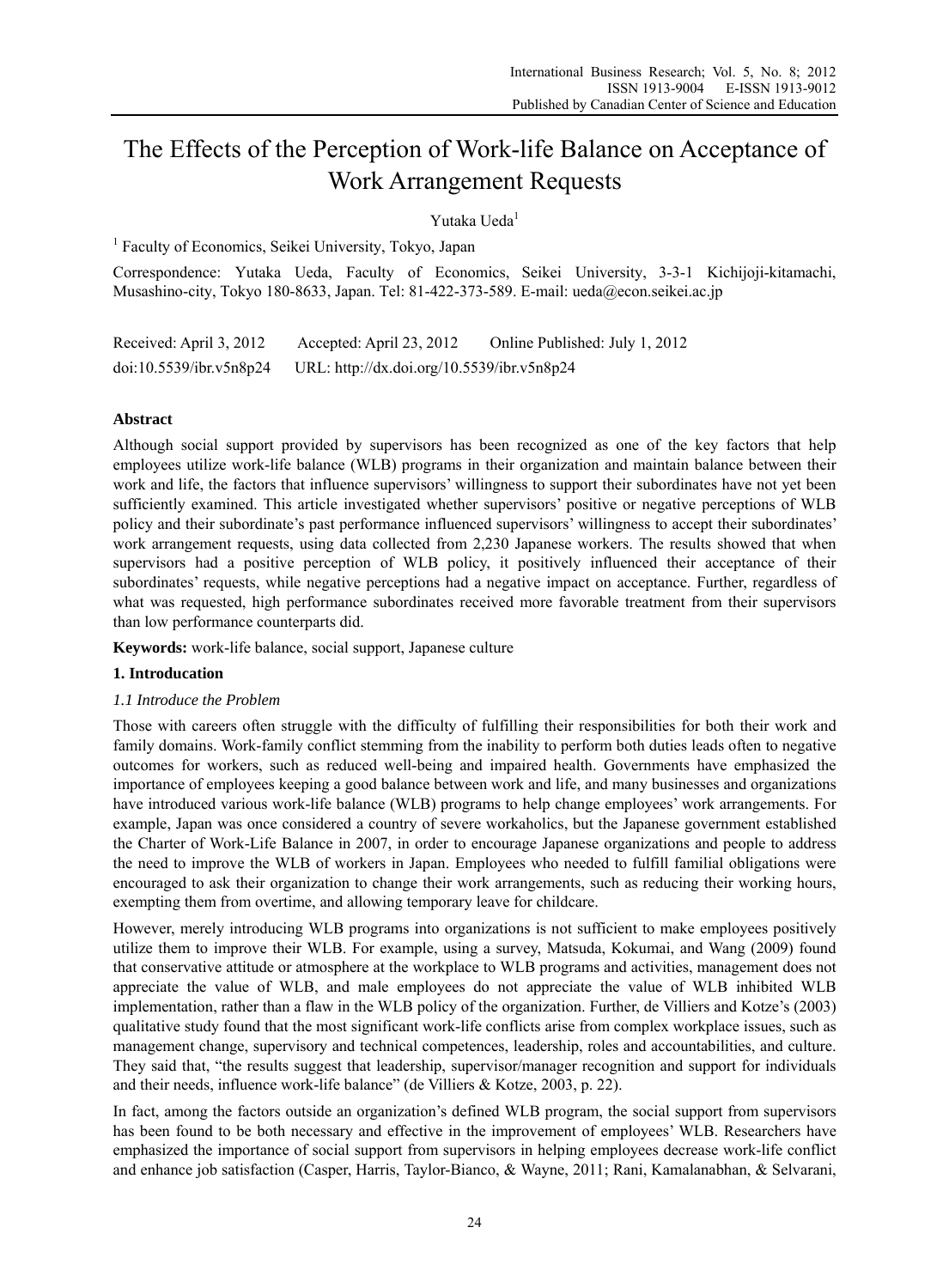2011; Michael, Mitchelson, Pichler, & Cullen, 2010; Schirmer & Lopez, 2001; Seiger & Wiese, 2009; Thomas & Ganster, 1995; van Daalen, Willemsen, & Sanders, 2006). However, the factors that influence supervisors' willingness to support their subordinates have received little attention so far. This article focused on two factors of supervisors' willingness to support subordinates. Specifically, it focused on the effects of supervisors' perceptions of WLB policy and subordinates' past performance on supervisors' willingness to accept requests from subordinates, regarding changes in their work arrangement due to family matters.

## **2. Supervisory Support and Its Antecedents**

In the work-family literature, social support has been found to be one of the key factors that help reduce work-family conflict (Matthews, Bulger, & Barnes-Farrell, 2010; Seiger & Wiese, 2009). Social support involves "providing empathy, care, love and trust (emotional support), actual aide in time, money and energy (instrumental support), information relevant to self-evaluation (appraisal support), and advice, information and suggestions (information support)" (van Daalen et al., 2006, p. 464). In addition, according to Michael et al. (2010), work social support (family social support) is defined as, "instrumental aid, emotional concern, informational, and appraisal functions of others in the work (family) domain that are intended to enhance the well-being of the recipient" (Michael et al., 2010, p. 92).

Although each organization has their own work-family policy and culture, supervisors tend to play a "gatekeeper" role in the utilization of WLB programs (Muse & Pichler, 2011). In this context, employees' perception of supervisory support is defined as their "general views about the degree to which their supervisors value their contribution and care about their well-being" (Casper et al., 2011, p. 644).

Supervisory support has been found to have a positive impact on employee perception and attitude regarding their WLB. For example, based on data from 210 respondents working in IT organizations, Rani et al. (2011) found that not only the nature of work tasks but also superior-subordinate relationships influenced WLB, which, in turn, influenced employee satisfaction. Further, Thomas and Ganster (1995) considered the importance of the role of the supportive supervisor who "emphasizes with the employee's desire to seek balance between work and family responsibilities" (Thomas & Ganster, 1995, p. 7). Schirmer and Lopez (2001) also found supervisor support predicted low work stress intensity, low symptomatic distress, and high job satisfaction using data from a university employee sample. Seiger and Wiese (2009) found that supervisory social support was negatively related to work-family conflict (WFC), although Van Daalen et al. (2006) found that this relationship was moderated by gender. Casper et al.'s (2011) results showed that perceived supervisor support influenced employees' affective commitment, and Michael et al. (2010) found that work social support, including leader/manager support, was negatively related to role conflict, time demands, and role ambiguity in the work domain.

In this article, we particularly focused on the aspect of supervisory social support called "willing acceptance," where supervisors readily accept the requests of employees who hope to change their work arrangements, in order to decrease their workplace burdens and promote their WLB. This aspect of social support is critical because often employees become discouraged in asking about work arrangements, especially if they know that their supervisor hesitates in accepting them.

One might ask why supervisors' willingness to accept requests from their subordinates matters; it only matters whether the employee has completed the proper procedures involved, and the supervisor's own willingness is irrelevant. However, it is true that an employee's absence, regardless of their actual work performance, can be regarded as demonstrating inferior performance or disloyalty. For example, with regards to the presenteeism culture in the workplace, Watts (2009) described, "the way that work 'flexibility' was used implied, in the main, an availability and willingness to stay at work as long as necessary and those who could not conform to this expectation were regarded as less loyal and certainly less committed" (Watts, 2009, pp. 45-46). When employees' ask about work arrangements such as reducing working hours, it might be seen by employers or supervisors as a "red flag" that shows these employees' inferiority or disloyalty to the organization (Amilton, 2010). Therefore, it is quite important for employees to know if their employers will willingly accept their work arrangement requests, or if they hesitate despite it being a legal claim.

Although supervisory social support is emphasized as key in the promotion of WLB in employees, only a few researchers have focused on the antecedent of social support—willingness—from supervisors (Bowling, Beehr, & Swader, 2005; Waters, 2004). In many cases, the social support for employees is not regarded as a formal responsibility of supervisors; rather, supervisors use discretion in determining how positively they support others. In this regard, we focused on two factors that have been considered to affect willing acceptance: Supervisors'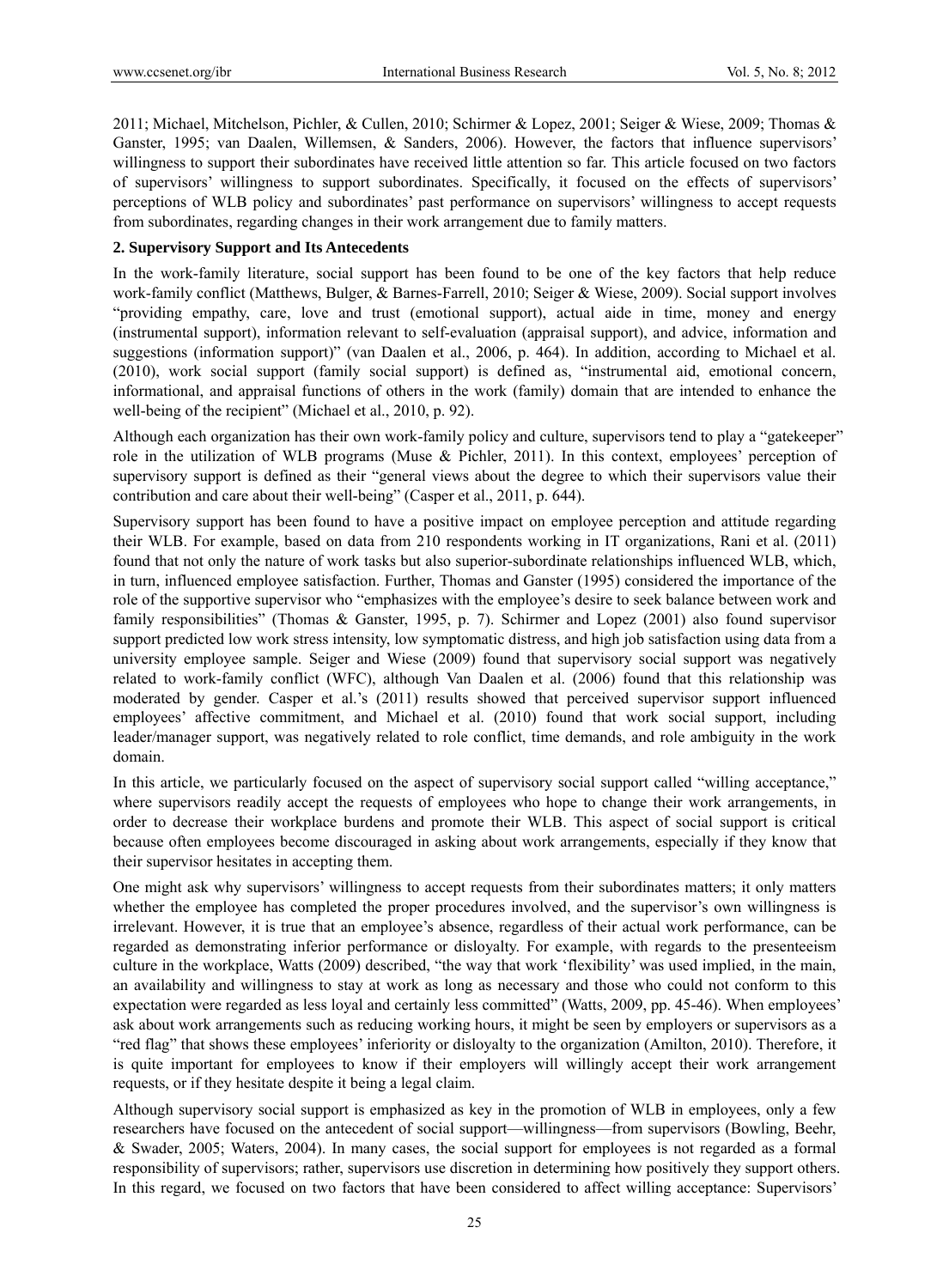perception of their organization's WLB policy, and subordinates' past performance.

The first factor is the effect of supervisors' perceptions. Although everyone generally recognizes WLB policy as necessary, and contributive to the well-being of employees, supervisors' evaluations of WLB policy and WLB programs in their organization are not always positive; they know that employees often work in teams, and the performance of other employees will be affected if one employee's work arrangements are changed. Thus, some supervisors believe that WLB policy disrupts the peace of a workplace, and show these negative views through their behavior in dealing with their subordinates. For example, Sakazume (2009) found that a manager's positive or negative perceptions of WLB practice influenced his or her leadership behaviors.

Therefore, supervisors' perceptions of WLB policy are considered to influence how they respond to their subordinates' work arrangement requests. If they have a positive perception of WLB policy, they tend to accept more willingly subordinates' requests. In contrast, when they have a negative perception of WLB policy, they tend to hesitate in accepting, or, if possible, try to reject the request.

Hypothesis 1 (H1). Supervisors will more likely accept subordinates' work arrangement requests when they have a positive perception of WLB policy than when they do not.

Hypothesis 2 (H2). Supervisors will less likely accept subordinates' work arrangement requests when they have a negative perception of WLB policythan when they do not.

The second factor is the effect of a subordinate's past performance if they seek to benefit from a work arrangement change. When Bowling et al. (2005) stated, "providing others with social support can be considered a contribution, whereas receiving social support can be considered a benefit" (Bowling et al., 2005, p. 479), they emphasized the importance of a reciprocal relationship between employees in determining the amount of social support given and received in the relationships between co-workers. Although the same reciprocal relationship is also expected between supervisors and subordinates, supervisors' perspectives might differ from those of co-workers, in that they perceive the work arrangement benefits as gifts that they give to employees. For example, Matthews et al. (2010) more widely defined work social support as "a form of social support that helps individuals accomplish their work" (Matthews et al., 2010, p. 78). Supervisors and subordinates work interactively in a vertical hierarchy, and if subordinates are successful in producing high performance, their supervisors perceive such high performance as supporting their own management ability, and thus as accomplishing their own work. Therefore, we assume that supervisors tend to consider that high performance employees make very important contributions to them and their organization, and thus are more eligible to gain work arrangement benefits and receive social support. In contrast, they might also consider poor performance employees are less worthy of gaining such benefits, and thus they are less likely to give social support to these employees. This argument is summarized in the following hypothesis.

Hypothesis 3 (H3). Supervisors will more likely accept these subordinates' work arrangement requests when they know subordinates have attained high performancethan when they know subordinates have attained low performance.

### **3. Method**

### *3.1 Sample and Database*

Data from "The Survey Regarding Work-Life Balance, 2008" were used for this study. This survey was conducted by the Research Institute for Advancement of Living Standards (RIALS) in August 2008, which offered the data to the Social Science Japan Data Archive, Center for Social Research and Data Archives, Institute of Social Science, The University of Tokyo, in order to provide academic researchers with an opportunity to receive and analyze it. Respondents consisted of Japanese full-fledged workers at a number of companies, who originally registered their names as voluntary respondents for an online company named Macromill Inc. Macromill Inc. judged how many respondents would be needed in the age and company brackets, according to statistical information regarding Japanese employment structures in 2002, and asked registered workers to respond to the questionnaire. The total number of respondents was 2,230, with 1,557 (69.8%) males, and 673 (30.2%) females, with an average age of 39.39 years old.

### *3.2 Measures*

The means of responses to multiple items from the RIALS survey were calculated and utilized as independent and dependent variables.

Independent variables. The two independent variables were indicators of supervisors' positive and negative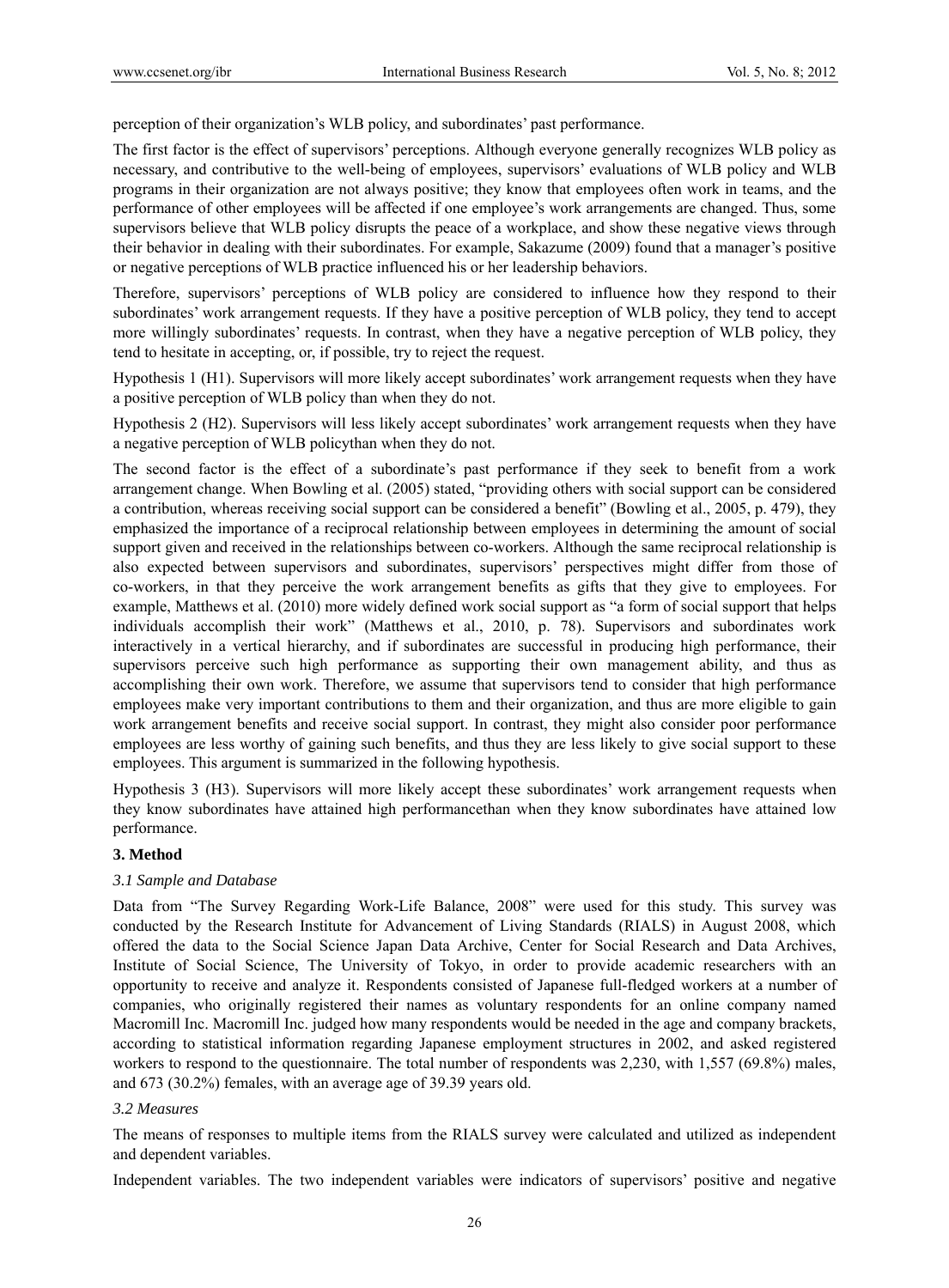perceptions of corporate WLB policy. "Positive perception of WLB policy" was constructed from the means of five items from the original survey ( $α = 0.858$ ). The exemplary items included, "(WLB is) necessary to secure qualified human resources" and "(WLB) contributes to improving the morale of employees." "Negative perception of WLB policy" was developed from the means of three items from the original survey ( $\alpha = 0.703$ ). The exemplary item was, "(WLB) imposes a heavy burden on a company." All of these items were measured with a four-point scale ranging from [1], "do not agree," to [4], "agree."

Dependent variables. The six dependent variables served as indicators of supervisors' reactions to subordinates' work arrangement requests. The first four variables were associated with two different requests regarding work arrangements and two different performance levels of subordinates. The original questionnaire included twelve items with four-point scales ranging from [1], "unacceptable," to [4], "no problem (acceptable)," which revealed the high or low performance subordinates' (hereafter, referred to high performers and low performers) requests for various work arrangements to supervisors. Then, four sets of three items were regarded as representative of four  $(2 \times 2)$  situations: High or low performers asking to change their work arrangements by reducing their regular working hours or exempting them from overtime work because of family matters. Comparing the two requests, work arrangements regarding overtime might be more easily accepted than those regarding reducing regular working hours, because working overtime is considered more discretionary than working during ordinary hours. The Cronbach's alpha values for these four variables ranged from 0.850 to 0.895, which showed they had sufficient internal consistency. Respondents were not necessarily in a management position, and if they were not, they were encouraged to assume they had been a manager when answering the questionnaire.

The remaining two variables were used to determine whether there was a difference in dealing with subordinates who required the same work arrangements but performed differently. The variables were created by subtracting the response to a question regarding low performers from a response for high performers. If these variables were close to zero, the supervisors were considered to respond similarly to requests from subordinates regardless of who required it. In contrast, the positive value of the variables means that supervisors deal with the high performers more favorably than with low performers.

Control variables. Gender ([1], "male," or [2], "female"), age (real), educational background (six-point scale ranging from [1], "junior high school," to [6], "graduate school"), company size as measured by the number of employees (seven-point scale ranging from [1], "under 29," to [7], "over 3,000"), labor union (1, "exists" or 2, "non-existent"), and annual income (seven-point scale ranging from [1], "under 3,000,000 Japanese yen," to [7], "over 10,000,000 Japanese yen"), were used as control variables for this study.

### **4. Results**

### *4.1 Means, Standard Deviations, Reliabilities, and Inter-correlations regarding Variables*

Table 1 shows the means, standard deviations (std. dev.), reliabilities (Cronbach's alpha values), and inter-correlations regarding the control, independent, and dependent variables. Among the variables, "high minus low, reducing working hours (or exempting overtime)" values were formed by subtracting the degree of acceptance to low performers' requests from the degree of acceptance to high performers' requests for reducing working hours (or exempting overtime). Based on t-test scores, these two values were significantly different from zero ( $t = 4.691$ , for reducing working hours,  $t = 11.896$ , for exempting overtime), which showed that respondents had a greater tendency to accept requests from high performers than from low performers.

One of the most interesting findings regarding the correlations of control variables was that some control variables had both positive and negative correlations with a dependent variable. For example, the correlation between gender and acceptance to low performers' requests for exempting overtime was significantly negative (γ  $= -0.053$ ,  $p < 0.05$ ), while all other correlations between gender and the remaining dependent variables were significantly positive. Similarly, only the correlation between age and low performers' requests for exempting overtime was significantly negative ( $\gamma = -.048$ , p < .05), while all other correlations of age and the remaining dependent variables were positive. Further, annual income had a negative correlation with high performers' requests for reducing time ( $\gamma = -0.052$ , p < .05), while other correlations of income and the remaining dependent variables were positive.

As for correlations between the independent variables and dependent variables, positive perception of WLB had positive significant correlations with all four dependent variables, while negative perception of WLB has negative significant correlations with the same variables. These results supported H1 and H2. However, none of the correlations between perception of WLB and differences in acceptances was significant.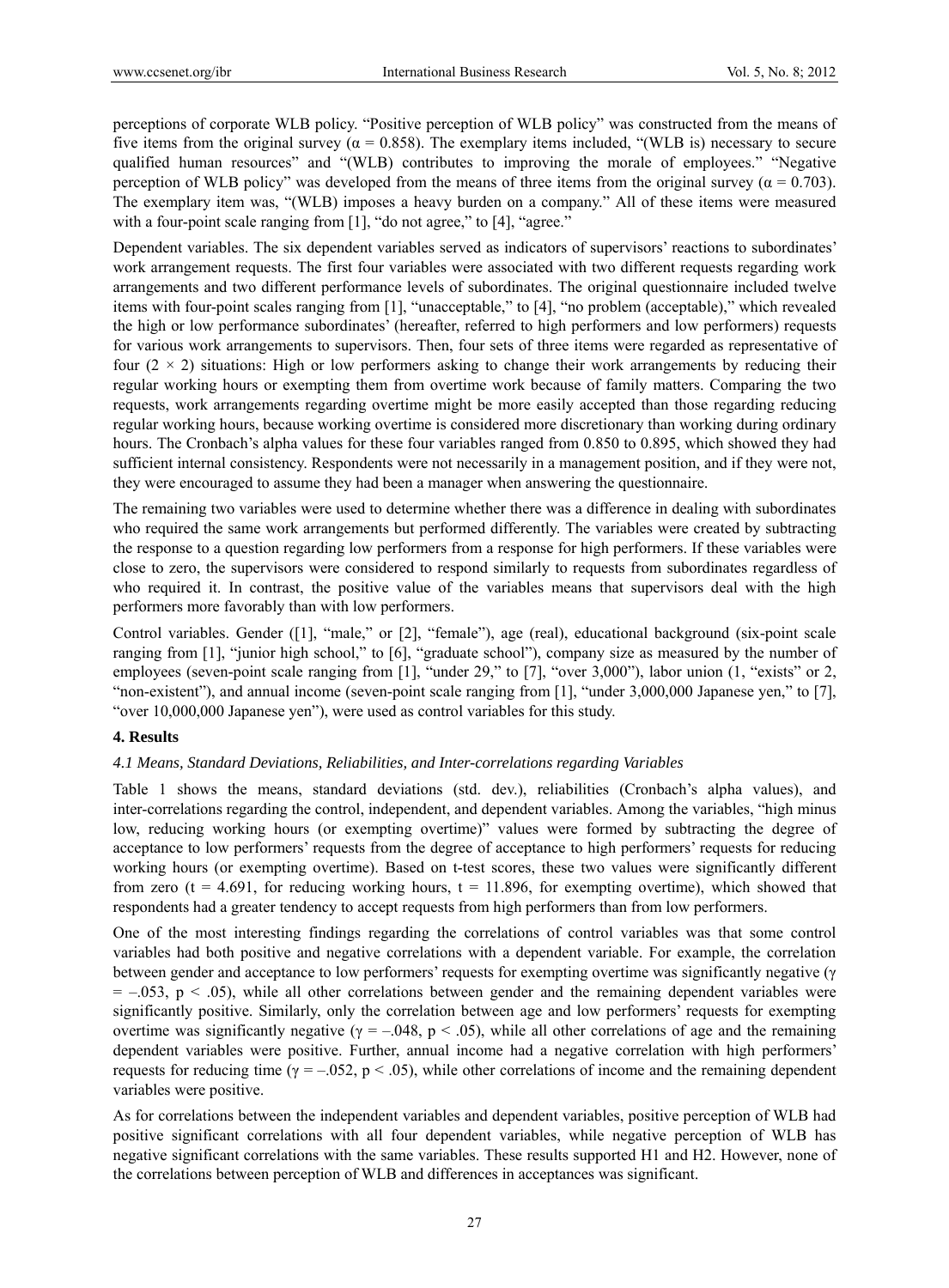|                | Variables                                              |                           | Means Std. dev. | N                |                 | 2                            | 3        | 4         | 5         | 6        |           | 8        | 9        | 10        | 11                                          | 12       |
|----------------|--------------------------------------------------------|---------------------------|-----------------|------------------|-----------------|------------------------------|----------|-----------|-----------|----------|-----------|----------|----------|-----------|---------------------------------------------|----------|
|                | Gender                                                 | 1.300                     | .459            | 2230             |                 |                              |          |           |           |          |           |          |          |           |                                             |          |
|                | Age                                                    | 39.390                    | 10.143          |                  | $2230 - 110**$  |                              |          |           |           |          |           |          |          |           |                                             |          |
| 3              | Educational background                                 | 3.860                     | 1.399           |                  |                 | $2228 - 068^{**} - 157^{**}$ |          |           |           |          |           |          |          |           |                                             |          |
| 4              | Labor union                                            | 1.700                     | .549            | 2230             | $.080**$        | $-.099**$                    | $-090**$ |           |           |          |           |          |          |           |                                             |          |
| 5              | Annual income                                          | 3.140                     | 1.690           |                  | $2216 - 386**$  | $.386**$                     | $.209**$ | $-.285**$ |           |          |           |          |          |           |                                             |          |
| 6              | Positive perception<br>of WLB                          | 3.288                     | .521            | 2230             | .061            | $-.116**$                    | $.054*$  | .026      | $-.040$   | (.853)   |           |          |          |           |                                             |          |
| $\overline{7}$ | Negative perception<br>of WLB                          | 2.592                     | .618            | 2230             | .024            | $-.059**$                    | $-.039$  | $-.007$   | $-.049*$  | $.160**$ | (.703)    |          |          |           |                                             |          |
| $\mathbf{8}$   | High performer,<br>reducing working hours              | 3.151                     | .613            | 2230             | 131             | $-.093**$                    | $.088**$ | $-.089**$ | .025      | $.160**$ | $-.110**$ | (.850)   |          |           |                                             |          |
| $\Omega$       | High performer,<br>exempting overtime                  | 2.837                     | .816            |                  | $2230 - 0.005$  | .028                         | $.042*$  | $-.062**$ | .083      | .095     | $-.117**$ | $.408**$ | (.872)   |           |                                             |          |
| 10             | Low performer,<br>reducing working hours               | 3.104                     | .703            | 2230             | $.070**$        | $-.048*$                     | $.087**$ | $-.102**$ | $.058**$  | $.152**$ | $-.104**$ | .742     | $.366**$ | (.891)    |                                             |          |
| 11             | Low performer,<br>exempting overtime                   | 2.687                     | .918            |                  | $2230 - 0.053*$ | .084                         | $.047*$  | $-.097**$ | .113      | $.064**$ | $-.100**$ | $.300**$ | $.770**$ | $.508**$  | (.895)                                      |          |
| 12             | High minus low,<br>reducing working hours              | .048                      | .480            | 2230             | $.064**$        | $-.048$ $-.015$              |          | .036      | $-.052*$  | $-.018$  | 0.012     | $.190**$ | $-.016$  |           | $-.517$ <sup>**</sup> $-.361$ <sup>**</sup> |          |
| 13             | High minus low,<br>exempting overtime<br>$\cdots$<br>. | .150<br><b>CONTRACTOR</b> | .596            | 2230<br>$\cdots$ | $.075**$        | $-.090**$                    | $-.015$  | $.065**$  | $-.060**$ | .031     | $-.006$   | $.096**$ | $.182**$ | $-.282**$ | $-.487**$                                   | $.535**$ |

Table 1. Means, Standard Deviations, Reliabilities (Cronbach's alphas), and Inter-correlations regarding Variables

\*\*:  $p \leq 0$ 1, \*:  $p \leq 0$ 5. Reliabilities are provided in parentheses.

#### *4.2 Hypotheses Testing: Result of Hierarchical Regression Analysis*

A hierarchical regression analysis was conducted to examine whether or not supervisors' perceptions of WLB had thehypothesized effects on their acceptance of requests. First, control variables such as gender, age, education background, labor union, and annual income were entered into the equation, and then perception of WLB wasadded into the equation in order to detect whether there was a significant increase inthe explanatory power of the equation.

Table 2 depicts the results of the hierarchical regression analysis, with the work arrangement requests for high performers as dependent variables. This table shows thestandardized partial regression coefficients (Beta), adjusted coefficients of determination (adj  $r^2$ ), the change in coefficients of determination ( $\Delta r^2$ ), F values (F), and the change in F values (Δ*F*). According to this table, supervisors' acceptance did not differ depending on what arrangement was required by high performers. Specifically, supervisors' positive perception of WLB had a positive significant impact on their acceptance of high performers' requestsfor both reducing their working time  $(\beta = .163, p < .01)$  and exempting them from overtime  $(\beta = .118, p < .01)$ , which supported H1. Further, the results also showed that supervisors' negative perception of WLB negatively influencedtheir acceptance of both of the high performers' requests, reducing working hours ( $\beta = -.139$ ,  $p < .01$ ), and exempting overtime ( $\beta =$  $-131$ ,  $p < .01$ ). This also supported H2.

| Table 2. Result of Hierarchical Regression Analysis (Acceptance of High Performers' Requests) |  |  |
|-----------------------------------------------------------------------------------------------|--|--|
|                                                                                               |  |  |

| Models |                            | hours   |        |                                                | High performers' request for reducing working | High performers' request for exempting<br>overtime |                                                |                   |  |  |
|--------|----------------------------|---------|--------|------------------------------------------------|-----------------------------------------------|----------------------------------------------------|------------------------------------------------|-------------------|--|--|
|        |                            | Beta    |        | $\Delta r^2$<br>$\left(\text{adj } r^2\right)$ | $\Delta F$<br>(F)                             | Beta                                               | $\Delta r^2$<br>$\left(\text{adj } r^2\right)$ | $\Delta F$<br>(F) |  |  |
|        | Gender                     | .167    | $***$  |                                                |                                               | .028                                               |                                                |                   |  |  |
|        | Age                        | $-.111$ | ***    |                                                |                                               | .004                                               |                                                |                   |  |  |
|        | Educational background     | .054    | **     |                                                |                                               | .024                                               |                                                |                   |  |  |
|        | Labor union                | $-.079$ | ***    | .046                                           | $21.453***$                                   | $\ast$<br>$-.040$                                  | .010                                           | $4.379***$        |  |  |
|        | Annual income              | .098    | ***    | (.044)                                         | (21.453)                                      | $***$<br>.077                                      | (.008)                                         | (4.379)           |  |  |
| 2      | Gender                     | .159    | $***$  |                                                |                                               | .023                                               |                                                |                   |  |  |
|        | Age                        | $-.102$ | ***    |                                                |                                               | .009                                               |                                                |                   |  |  |
|        | Educational background     | .041    | $\ast$ |                                                |                                               | .014                                               |                                                |                   |  |  |
|        | Labor union                | $-.086$ | ***    |                                                |                                               | **<br>$-.045$                                      |                                                |                   |  |  |
|        | Annual income              | .091    | ***    |                                                |                                               | ***<br>.072                                        |                                                |                   |  |  |
|        | Positive perception of WLB | .163    | ***    | .038                                           | $46.115***$                                   | $***$<br>.118                                      | .026                                           | 29.426***         |  |  |
|        | Negative perception of WLB | $-.139$ | ***    | (.082)                                         | (29.126)                                      | $***$<br>$-.131$                                   | (.032)                                         | (11.616)          |  |  |

*Note:*  $N = 2,230,$  \*\*\*:  $p < .01,$  \*\*:  $p < .05,$  \*:  $p < .1$ .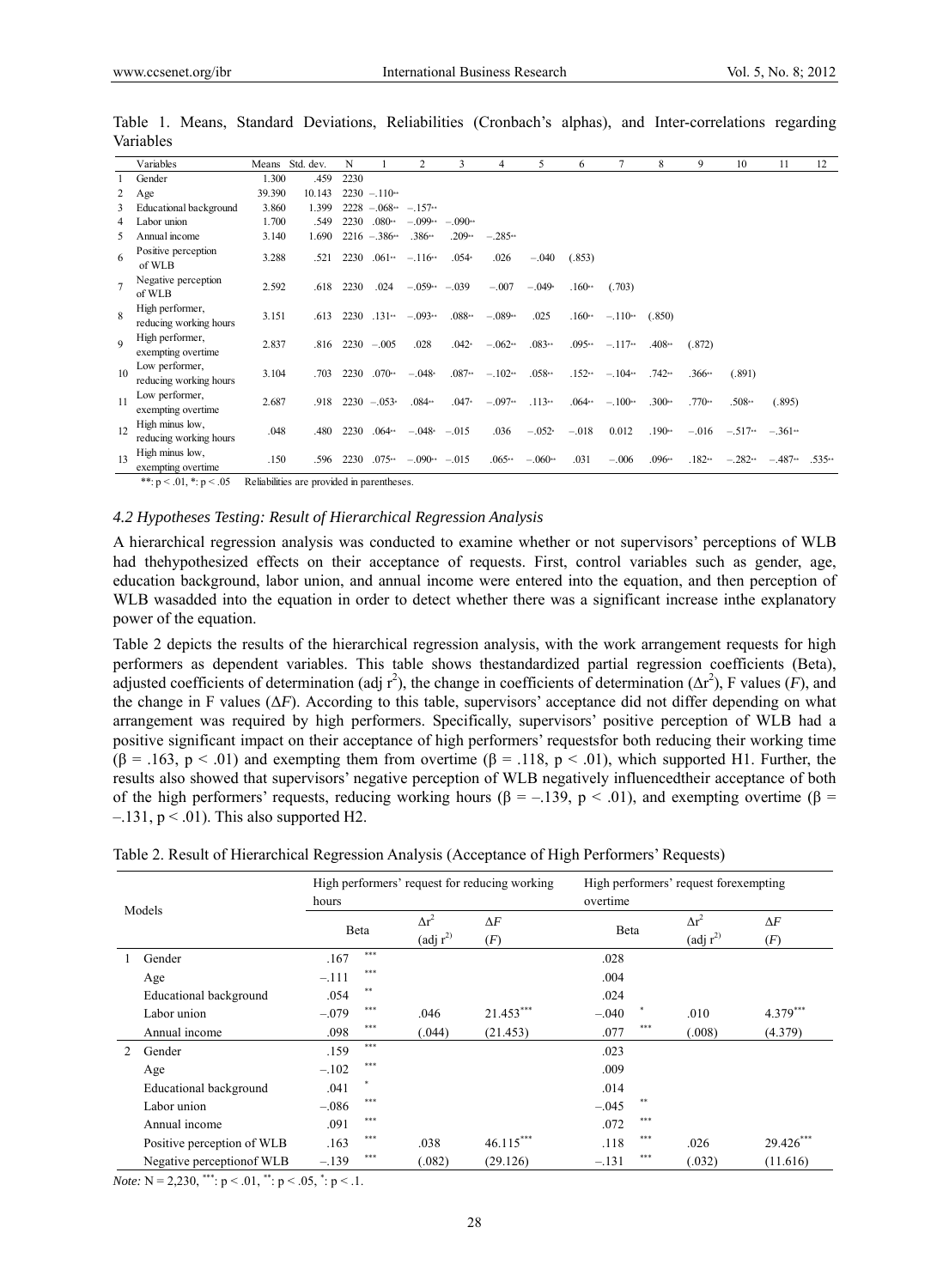Next, Table 3 shows the results of the hierarchical regression analysis for supervisors' acceptance of low performers' requests. The results displayed in Table 3 are the same as those of Table 2: Supervisors' positive perception of WLB had a positive impact on their acceptance of requests for both reducing working time (β = .161, p < .01), and exempting overtime ( $\beta$  = .091, p < .01). Further, negative perceptions of WLB had a negative effect on their acceptance of requests for both reducing working time ( $\beta = -.130$ ,  $p < .01$ ), and exempting overtime ( $\beta = -.106$ ,  $p < .01$ ). There were no differing effects of supervisors' perceptions on acceptance, no matter the type of request. As a whole, Table 3's results also supported H1 and H2.

Table 3. Result of Hierarchical Regression Analysis (Acceptance to Low Performers' Requests)

| Models                                                                 |                                                                                                                 |         |       |                                |            | Low performers' request for reducing working hours Low performers' request for exempting overtime |        |                                |             |  |
|------------------------------------------------------------------------|-----------------------------------------------------------------------------------------------------------------|---------|-------|--------------------------------|------------|---------------------------------------------------------------------------------------------------|--------|--------------------------------|-------------|--|
|                                                                        |                                                                                                                 | Beta    |       | $\Delta r^2$                   | $\Delta F$ | Beta                                                                                              |        | $\Delta r^2$                   | $\Delta F$  |  |
|                                                                        |                                                                                                                 |         |       | $\left(\text{adj } r^2\right)$ | (F)        |                                                                                                   |        | $\left(\text{adj } r^2\right)$ | (F)         |  |
|                                                                        | Gender                                                                                                          | .109    | $***$ |                                |            | $-.016$                                                                                           |        |                                |             |  |
|                                                                        | Age                                                                                                             | $-.070$ | ***   |                                |            | .060                                                                                              | $**$   |                                |             |  |
|                                                                        | Educational background                                                                                          | .057    | **    |                                |            | .038                                                                                              | $\ast$ |                                |             |  |
|                                                                        | Labor union                                                                                                     | $-.087$ | ***   | .030                           | 13.705***  | $-.070$                                                                                           | ***    | .021                           | $9.429***$  |  |
|                                                                        | Annual income                                                                                                   | .090    | ***   | (.028)                         | (13.705)   | .056                                                                                              | **     | (.019)                         | (9.429)     |  |
| $\mathfrak{D}$                                                         | Gender                                                                                                          | .101    | $***$ |                                |            | $-.021$                                                                                           |        |                                |             |  |
|                                                                        | Age                                                                                                             | $-.060$ | ***   |                                |            | .064                                                                                              | ***    |                                |             |  |
|                                                                        | Educational background                                                                                          | .045    | **    |                                |            | .030                                                                                              |        |                                |             |  |
|                                                                        | Labor union                                                                                                     | $-.093$ | ***   |                                |            | $-.074$                                                                                           | ***    |                                |             |  |
|                                                                        | Annual income                                                                                                   | .084    | ***   |                                |            | .052                                                                                              | **     |                                |             |  |
|                                                                        | Positive perception of WLB                                                                                      | .161    | ***   | .036                           | 42.212***  | .091                                                                                              | ***    | .016                           | $18.811***$ |  |
|                                                                        | Negative perception of WLB                                                                                      | $-.130$ | ***   | (.063)                         | (22.215)   | $-.106$                                                                                           | ***    | (.034)                         | (12.218)    |  |
| <i>Note:</i> N = 2,230, ***: $p < .01$ , **: $p < .05$ , *: $p < .1$ . |                                                                                                                 |         |       |                                |            |                                                                                                   |        |                                |             |  |
|                                                                        | We initially had an interest in examining whether supervisors' willingness to acceptrequests would be different |         |       |                                |            |                                                                                                   |        |                                |             |  |

depending on who made the request. The four graphs in Figure 1 display the differing effects of positive or negative perception on supervisors' acceptance of requests, depending on their subordinates' performance (effect of positive perception on reducing working time on the upperleft; effect of positive perception on exempting overtime on the upper right; effect of negative perception on reducing working time at the lowerleft; and the effect of negative perception on exempting overtime atthe lowerright), using the values of the unstandardized partial regression coefficients of the perceptions and constants. Except for the graph on the upper-left, these graphs also depict, as shown in Table 1, that high performers tend tohave their requests accepted more often by supervisors than lower performers, as hypothesized in H3.



Figure 1. Effect of Perception of WLB on Acceptance to Requests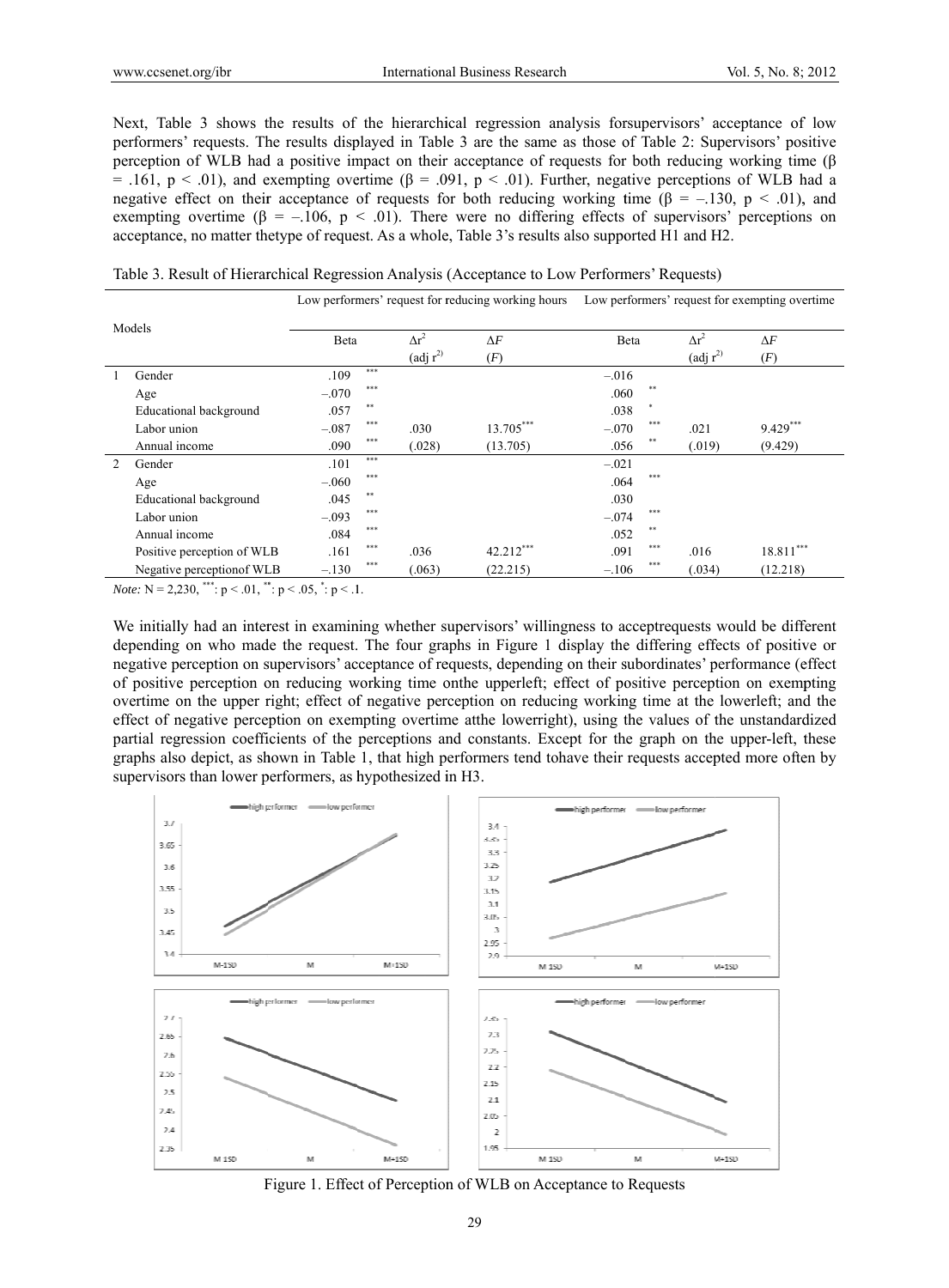In the upper-left graph, the differences in acceptance for high and low performers appear to change depending on the change in their supervisors' positive or negative perception of WLB; in the other graphs, the differences between them appear mostly unchanged. In order to further examine the effect of supervisors' perception of WLB on these differences, we conducted a similar hierarchical regression analysis with the differences between supervisors' acceptance of requests from high and low performers as dependent variables. The results of this analysis are shown in Table 4. According to this table, there were no significant effects of supervisors' perception of WLB on these differences, andwe can therefore conclude that simple interaction effects of supervisors' perception of WLB and subordinates' performance on supervisors' acceptance were not observed.

Table 4. Result of Hierarchical Regression Analysis (Difference of Acceptances between High and Low Performers)

|   |                            |                  | Difference in acceptances,     |            | Difference in acceptances, |                                |            |  |  |  |
|---|----------------------------|------------------|--------------------------------|------------|----------------------------|--------------------------------|------------|--|--|--|
|   |                            |                  | reducing working hours         |            |                            | exempting overtime             |            |  |  |  |
|   | Models                     | Beta             | $\Delta r^2$                   | $\Delta F$ | Beta                       | $\Delta r^2$                   | $\Delta F$ |  |  |  |
|   |                            |                  | $\left(\text{adj } r^2\right)$ | (F)        |                            | $\left(\text{adj } r^2\right)$ | (F)        |  |  |  |
|   | Gender                     | $**$<br>.053     |                                |            | ***<br>.064                |                                |            |  |  |  |
|   | Age                        | $-.039$          |                                |            | ***<br>$-.087$             |                                |            |  |  |  |
|   | Educational background     | $-.015$          |                                |            | $-.025$                    |                                |            |  |  |  |
|   | Labor union                | .026             | .007                           | $3.026***$ | $* *$<br>.054              | .015                           | $6.793***$ |  |  |  |
|   | Annual income              | $-.007$          | .005)                          | (3.026)    | .019                       | (.013)                         | (6.793)    |  |  |  |
| 2 | Gender                     | .055             |                                |            | $***$<br>.063              |                                |            |  |  |  |
|   | Age                        | $***$<br>$-.041$ |                                |            | ***<br>$-.086$             |                                |            |  |  |  |
|   | Educational background     | $-.013$          |                                |            | $-.027$                    |                                |            |  |  |  |
|   | Labor union                | .027             |                                |            | $***$<br>.053              |                                |            |  |  |  |
|   | Annual income              | $-.006$          |                                |            | .018                       |                                |            |  |  |  |
|   | Positive perception of WLB | $-.028$          | .001                           | .917       | .020                       | .001                           | .567       |  |  |  |
|   | Negative perception of WLB | .013             | (.004)                         | (2.423)    | $-.015$                    | (.013)                         | (5.012)    |  |  |  |

*Note:*  $N = 2,230$ , \*\*\*:  $p < .01$ , \*\*:  $p < .05$ , \*:  $p < .1$ .

#### **5. Discussion and Conclusion**

This article focused on supervisors' responses to their subordinates' work arrangement requests. In accordance with our hypotheses (H1 and H2), supervisors' positive (or negative) perception of WLB was found to have a positive (negative) significant impact on their willingness to accept their subordinates' work arrangement requests. Further, high performers were more likely to receive willing acceptance for their requests from their supervisor than low performers, in support of H3.

As already discussed, this aspect of supervisory social support is very important for allowing employees to more confidently request improvements in their WLB. Further, supervisory social support appears to be particularly crucial in a high context cultural society like Japan. In fact, it is common for Japanese people to differentiate between honne and tatemae in their relationships. Honne refers to one's true intentions, while tatemae refers to what one says at a surface, social level. Japanese society is often said to be a high context society, where its culturally homogeneous people can understand how they must behave, even if nobody explicitly explains it to them. Yoshimura and Anderson (1997) have also stated, "doing something the right way is more important to the Japanese than is achieving a favorite outcome" (Yoshimura & Anderson, 1997, p. 51), when they argued the difference between tatemae and honne. When organizations encourage employees to utilize its WLB policy, it often constitutes tatemae, as practical WLB programs based on the organization's WLB policy are usually introduced without consideration for the individual. While it is true that employees have the right to use WLB programs, their surrounding coworkers' honne likely reflects an attitude that each employee has to consider the effects of his or her decision on the workplace community as a whole, to ensure it is not disrupted.

Further, perhaps one of the most difficult problems in Japanese social interaction is that honne is almost never explicitly discussed in formal society such as the workplace, and Japanese employees are required to understand it even when nobody overtly mentions it. Supervisors' willingness belongs to the domain of honne in Japanese culture; therefore, it is important for employees working in a high context society to understand how willingly their supervisors might accept their request, and what factors influence that willingness.

Although this study focused on one of the important topics concerning WLB that has received little attention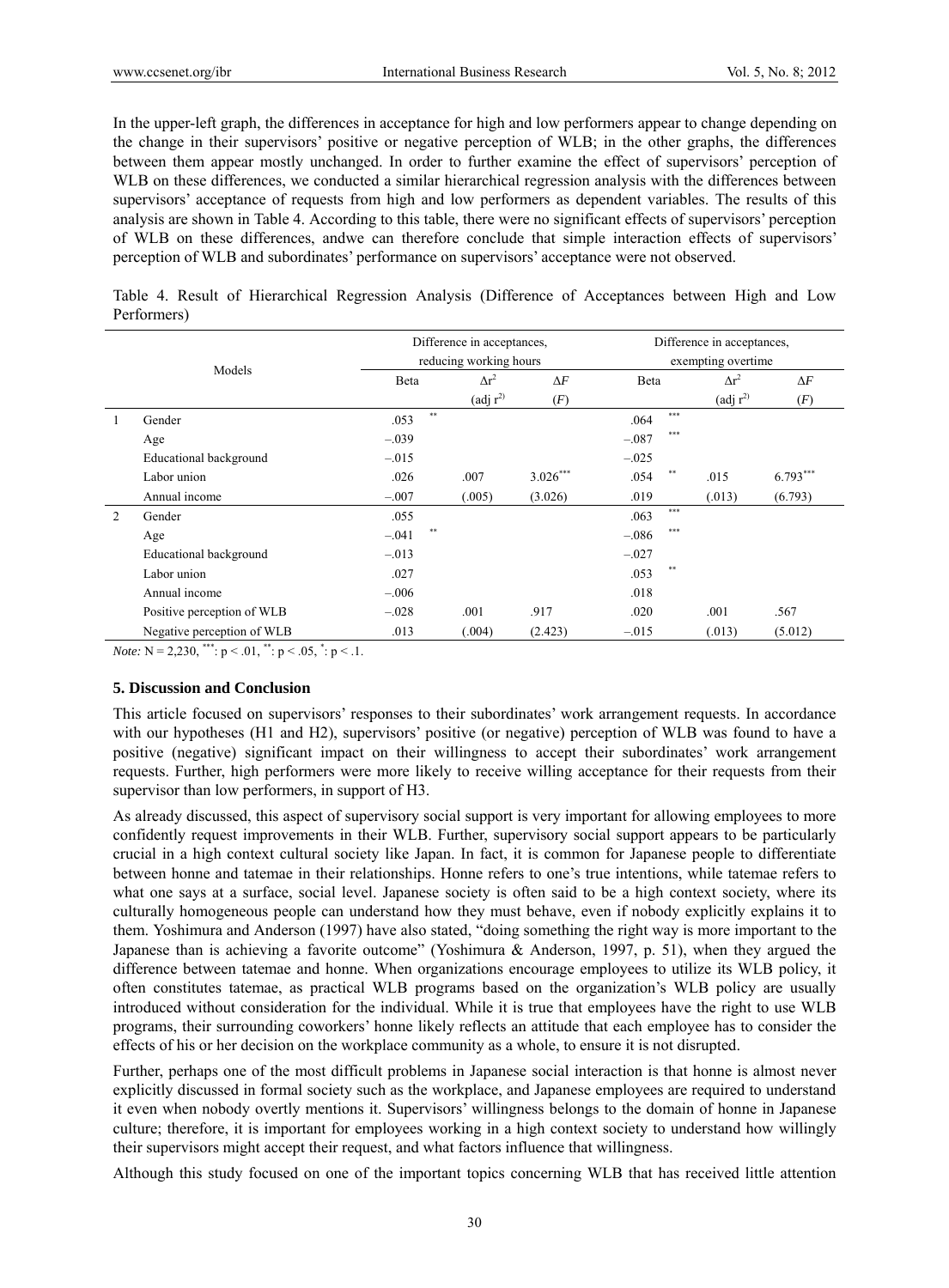from researchers, it has several limitations that must be improved in future studies. First, there should be a wider range of work arrangements studied. While this study dealt with two different specific requests from subordinates, and found similar effects regardless of the request, both are still associated with working time arrangement. Supervisors might respond to subordinates' requests in different ways depending on the nature of the request, as the impact of that request on the workplace as a whole will differ depending on what is asked. Future studies should examine the subtle differences in supervisors' treatment of their subordinates' various requests regarding WLB utilization.

Secondly, due to the limitations of our data, it was not statistically confirmed whether there was a complicated interaction effect of supervisors' perception of WLB policy and subordinates' performance on supervisors' acceptance. We used secondary data that were collected under a different research objective, but future studies are expected to collect data more appropriate for the studied objective.

#### **References**

- Amilton, A. (2010). The temporary leave dilemma: Lone and partnered mothers in Sweden. *Feminist Economics, 16*(4), 33-52. http://dx.doi.org/10.1080/13545701.2010.530604
- Bowling, N. A., Beehr, T. A., & Swader, W. M. (2005). Giving and receiving social support at work: The roles of personality and reciprocity. *Journal of Vocational Behavior, 67*(3), 476-489. http://dx.doi.org/10.1016/j.jvb.2004.08.004
- Caster, W. J., Harris, C., Taylor-Bianco, A., & Wayne, J. H. (2011). Work-family conflict, perceived supervisor support and organizational commitment among Brazilian professionals. *Journal of Vocational Behavior, 79*(3), 640-652. http://dx.doi.org/10.1016/j.jvb.2011.04.011
- de Villiers, J., & Kotze, E. (2003). Work-life balance: A study in the petroleum industry. *SA Journal of Human Resource Management, 1*(3), 15-23.
- Matsuda, Y., Kokumai, M., & Wang, J. (2009). Reports on survey for work-life balance in Japanese companies (in Japanese). *Okayama Economic Review, 41*(2), 55-76.
- Matthews, R. A., Bulger, C. A., & Barnes-Farrell, J. L. (2010). Work social supports, role stressors, and work-family conflict: The moderating effect of age. *Journal of Vocational Behavior, 76*(1), 78-90. http://dx.doi.org/10.1016/j.jvb.2009.06.011
- Michael, J. S., Mitchelson, J. S., Pichler, S., & Cullen, K. L. (2010). Clarifying relationships among work and family social support, stressors, and work-family conflict. *Journal of Vocational Behavior, 76*, 91-104. http://dx.doi.org/10.1016/j.jvb.2009.05.007
- Muse, L. A., & Pichler, S. (2011). A comparison of types of support for lower-skill workers: Evidence for the importance of family supportive supervisors. *Journal of Vocational Behavior, 79*(3), 653-666. http://dx.doi.org/10.1016/j.jvb.2011.04.005
- Rani, S., Kamalanabhan, & Selvarani. (2011). Work/life balance reflections on employee satisfaction. *Serbian Journal of Management, 6*(1), 85-96. http://dx.doi.org/10.5937/sjm1101085R
- Sakazume, H. (2009). The effect of front-line manager's perception of the work-life balance practice on leadership behaviors (in Japanese). *Japanese Journal of Administrative Science, 22*(3), 205-221. http://dx.doi.org/10.5651/jaas.22.205
- Schirmer, L. L., & Lopez, F. G. (2001). Probing the social support and work strain relationship among adult workers: Contributions of adult attachment orientations. *Journal of Vocational Behavior, 59*(1), 17-33. http://dx.doi.org/10.1006/jvbe.2000.1777
- Seiger, C. P., & Wiese, B. S. (2009). Social support from work and family domains as an antecedent of moderator of work-family conflict. *Journal of Vocational Behavior, 75*(1), 26-37. http://dx.doi.org/10.1016/j.jvb.2009.03.001
- Thomas, L. T., & Ganster, D. C. (1995). Impact of family-supportive work variables on work-family conflict and strain: A control perspective. *Journal of Applied Psychology, 80*(1), 6-15. http://dx.doi.org/10.1037/0021-9010.80.1.6
- Van Daalen, G., Willemsen, T. M., & Sanders, K. (2006). Reducing work-family conflict through different sources of social support. *Journal of Vocational Behavior, 69*(3), 462-476. http://dx.doi.org/10.1016/j.jvb.2006.07.005
- Waters, L. (2004). Protégé-mentor agreement about the provision of psychosocial support: The mentoring